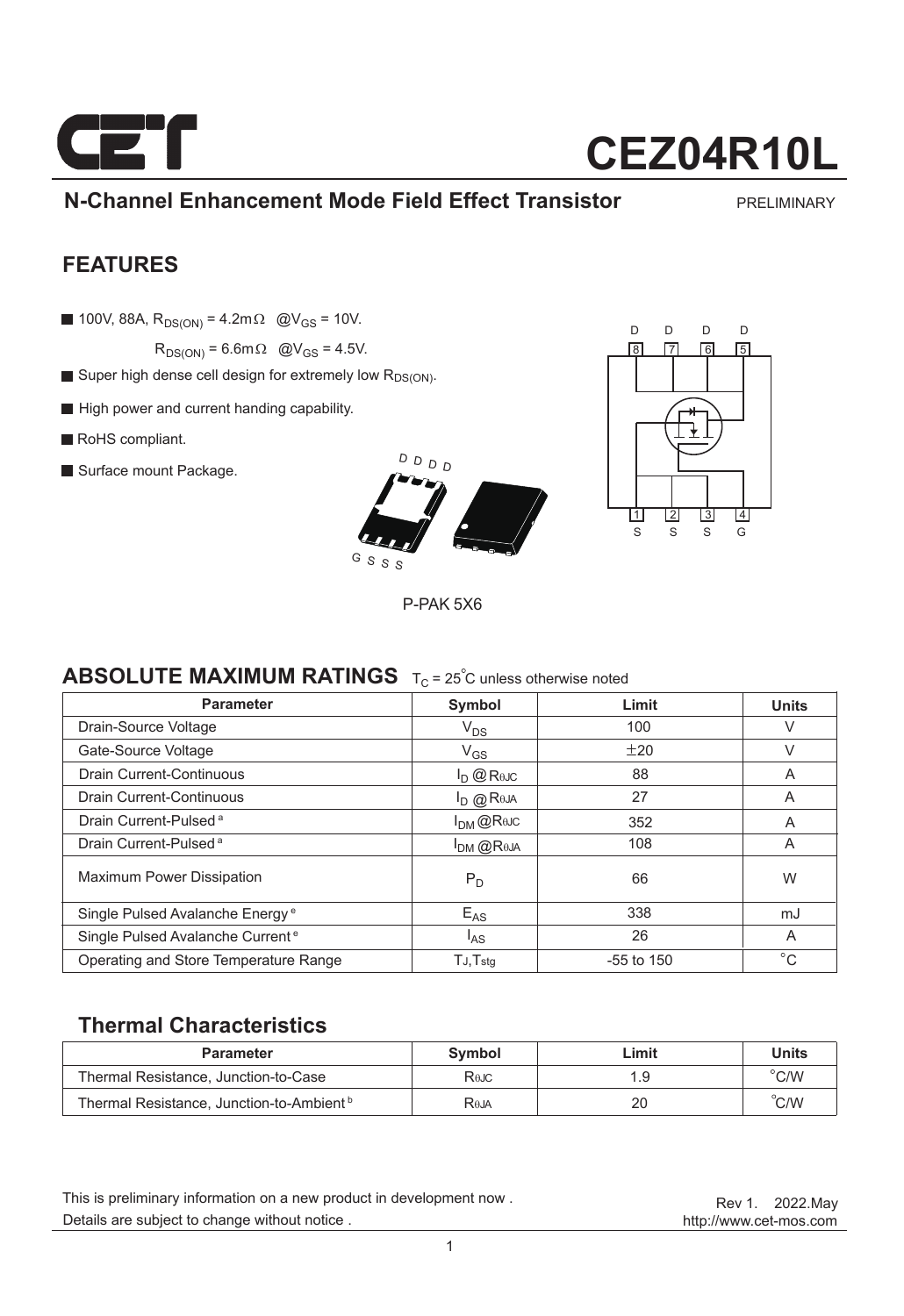

## **Electrical Characteristics**  $T_C = 25^\circ$ C unless otherwise noted

| <b>Parameter</b>                                              | Symbol                                 | <b>Test Condition</b>                                                         | Min          | <b>Typ</b> | Max    | <b>Units</b> |  |
|---------------------------------------------------------------|----------------------------------------|-------------------------------------------------------------------------------|--------------|------------|--------|--------------|--|
| <b>Off Characteristics</b>                                    |                                        |                                                                               |              |            |        |              |  |
| Drain-Source Breakdown Voltage                                | <b>BV<sub>DSS</sub></b>                | $V_{GS} = 0V$ , $I_D = 250 \mu A$                                             | 100          |            |        | V            |  |
| Zero Gate Voltage Drain Current                               | $I_{DSS}$                              | $V_{DS}$ = 100V, $V_{GS}$ = 0V                                                |              |            | 1      | μA           |  |
| Gate Body Leakage Current, Forward                            | $I_{GSSF}$                             | $V_{GS}$ = 20V, $V_{DS}$ = 0V                                                 |              |            | 100    | nA           |  |
| Gate Body Leakage Current, Reverse                            | <b>IGSSR</b>                           | $V_{GS}$ = -20V, $V_{DS}$ = 0V                                                |              |            | $-100$ | nA           |  |
| On Characteristics <sup>c</sup>                               |                                        |                                                                               |              |            |        |              |  |
| Gate Threshold Voltage                                        | $V_{GS(th)}$                           | $V_{GS} = V_{DS}$ , $I_D = 250 \mu A$                                         | $\mathbf{1}$ |            | 3      | $\vee$       |  |
| <b>Static Drain-Source</b>                                    | $R_{DS(on)}$                           | $V_{GS}$ = 10V, $I_D$ = 20A                                                   |              | 3.4        | 4.2    | $m\Omega$    |  |
| On-Resistance                                                 |                                        | $V_{GS}$ = 4.5V, $I_D$ = 10A                                                  |              | 4.7        | 6.6    | $m\Omega$    |  |
| Dynamic Characteristics <sup>d</sup>                          |                                        |                                                                               |              |            |        |              |  |
| Input Capacitance                                             | $C_{i \underline{s} \underline{s}}$    |                                                                               |              | 3085       |        | pF           |  |
| <b>Output Capacitance</b>                                     | $\mathrm{C_{oss}}$                     | $V_{DS}$ = 30V, $V_{GS}$ = 0V,<br>$f = 1.0$ MHz                               |              | 1240       |        | pF           |  |
| Reverse Transfer Capacitance                                  | $C_{rs\underline{s}}$                  |                                                                               |              | 105        |        | pF           |  |
| Switching Characteristics <sup>d</sup>                        |                                        |                                                                               |              |            |        |              |  |
| Turn-On Delay Time                                            | $t_{d(on)}$                            |                                                                               |              | 35         |        | ns           |  |
| Turn-On Rise Time                                             | $t_r$                                  | $V_{DD}$ = 80V, $I_D$ = 20A,<br>$V_{GS}$ = 10V, R <sub>GEN</sub> = 6 $\Omega$ |              | 16         |        | ns           |  |
| <b>Turn-Off Delay Time</b>                                    | $t_{d(\underline{off})}$               |                                                                               |              | 94         |        | ns           |  |
| <b>Turn-Off Fall Time</b>                                     | t                                      |                                                                               |              | 26         |        | ns           |  |
| <b>Total Gate Charge</b>                                      | $Q_q$                                  |                                                                               |              | 38         |        | nC           |  |
| Gate-Source Charge                                            | $\mathsf{Q}_{\underline{\mathsf{gs}}}$ | $V_{DS}$ = 80V, $I_D$ = 20A,<br>$V_{GS} = 4.5V$                               |              | 11         |        | nC           |  |
| Gate-Drain Charge                                             | $\mathsf{Q}_{\mathsf{qd}}$             |                                                                               |              | 26         |        | nC           |  |
| <b>Drain-Source Diode Characteristics and Maximun Ratings</b> |                                        |                                                                               |              |            |        |              |  |
| Drain-Source Diode Forward Current <sup>b</sup>               | $I_{\rm S}$                            |                                                                               |              |            | 55     | A            |  |
| Drain-Source Diode Forward Voltage <sup>c</sup>               | $V_{SD}$                               | $V_{GS}$ = 0V, $I_S$ = 20A                                                    |              |            | 1.2    | V            |  |

**Notes :**<br>a.Repetitive Rating : Pulse width limited by maximum junction temperature.<br>b.Surface Mounted on FR4 Board, t ≤ 10 sec.<br>c.Pulse Test : Pluse Width ≤ 300µs, Duty Cyde ≤ 2%.<br>d.Guaranteed by design, not subject to p

e.L = 1mH,  $I_{AS}$  =26A,  $V_{DD}$  = 50V,  $R_G$  = 25 $\Omega$ , Starting T<sub>J</sub> = 25°C.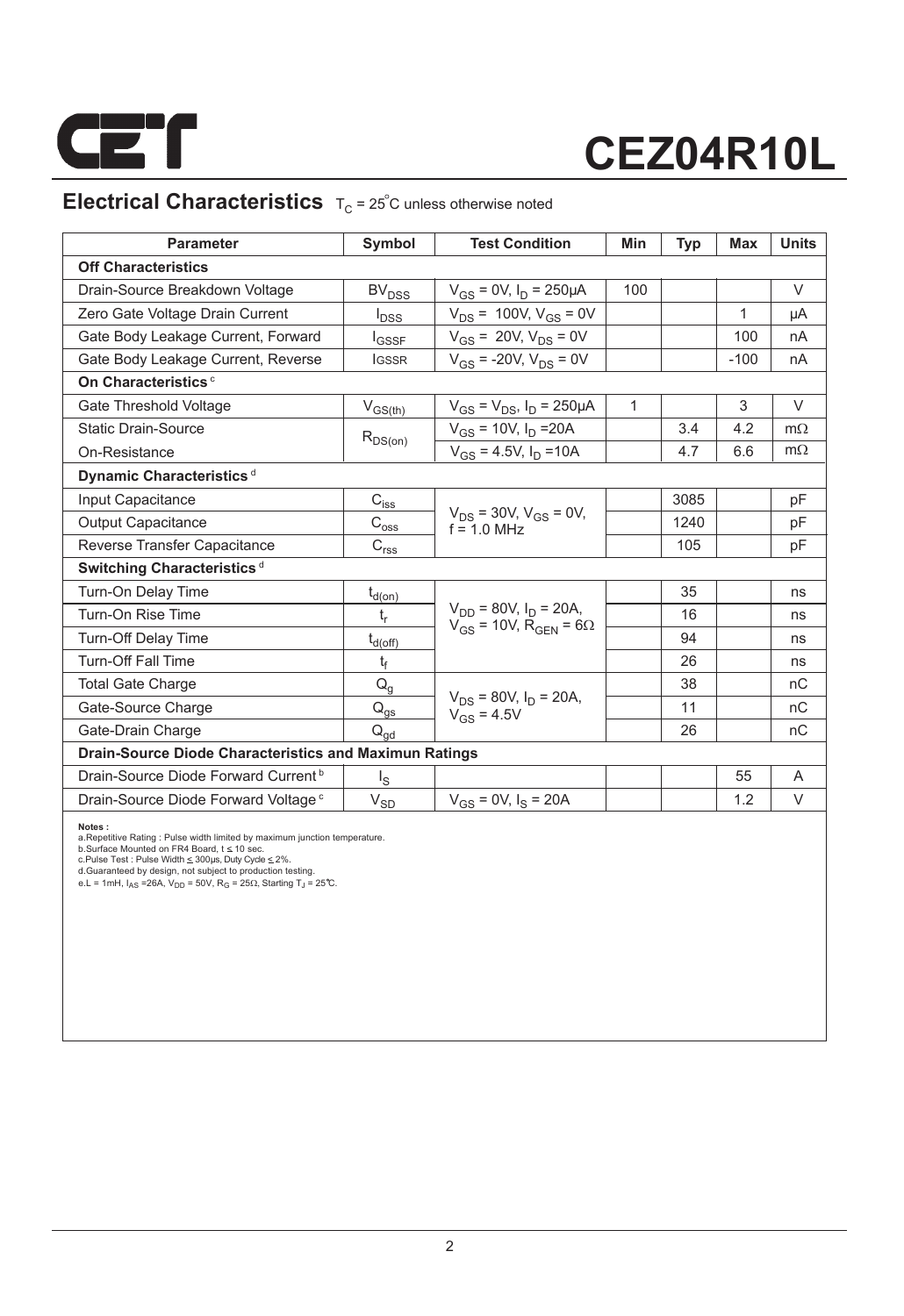



VDS, Drain-to-Source Voltage (V)

#### **Figure 1. Output Characteristics**



**Figure 3. Capacitance**



**Figure 5. Gate Threshold Variation with Temperature**

## **CEZ04R10L**



**Figure 2. Transfer Characteristics**



**Figure 4. On-Resistance Variation with Temperature**



**Figure 6. Body Diode Forward Voltage Variation with Source Current**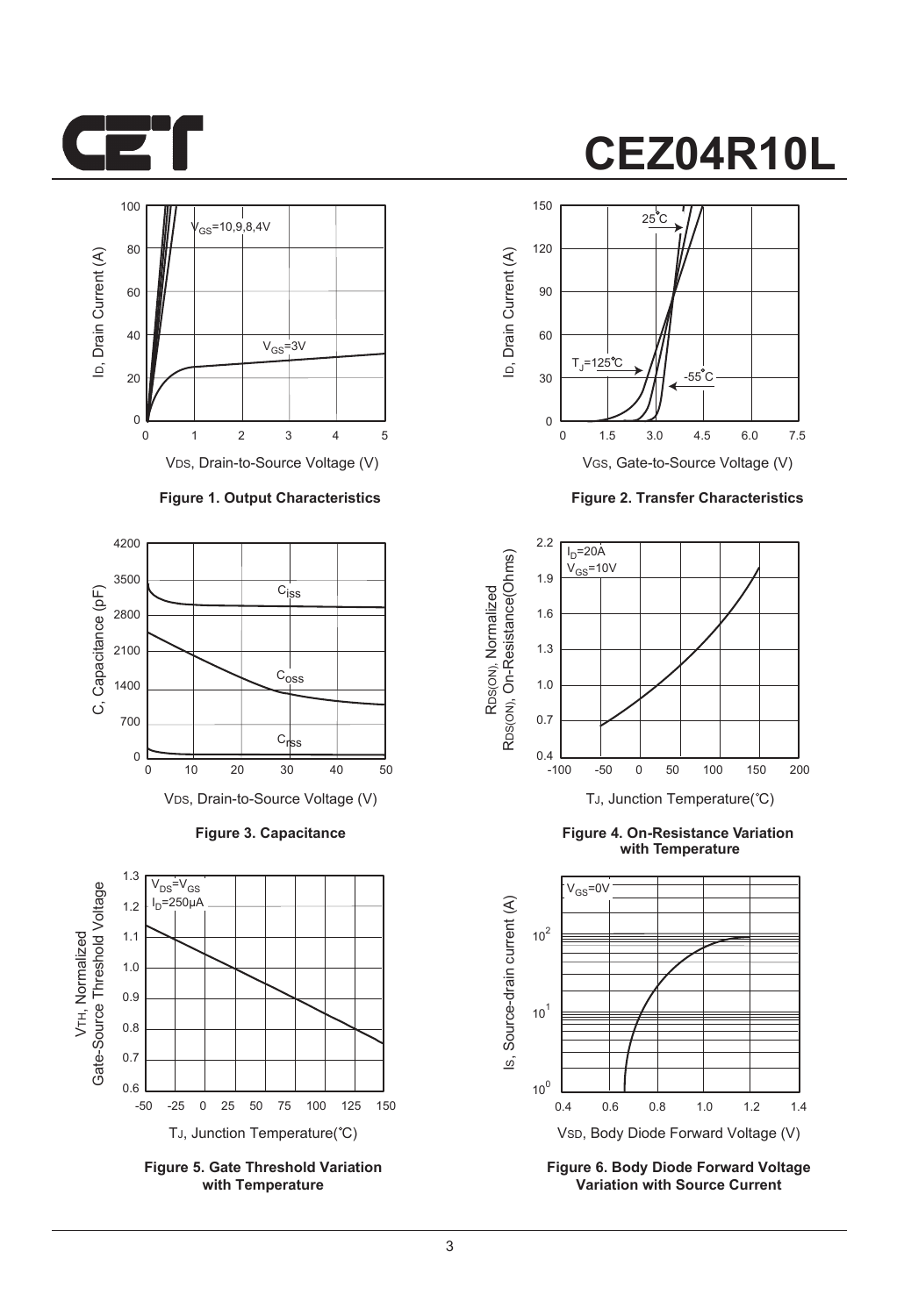



**Figure 7. Gate Charge**



**Figure 9. Breakdown Voltage Variation VS Temperature**





**Figure 8. Maximum Safe Operating Area**



**Figure 10. Switching Test Circuit Figure 11. Switching Waveforms**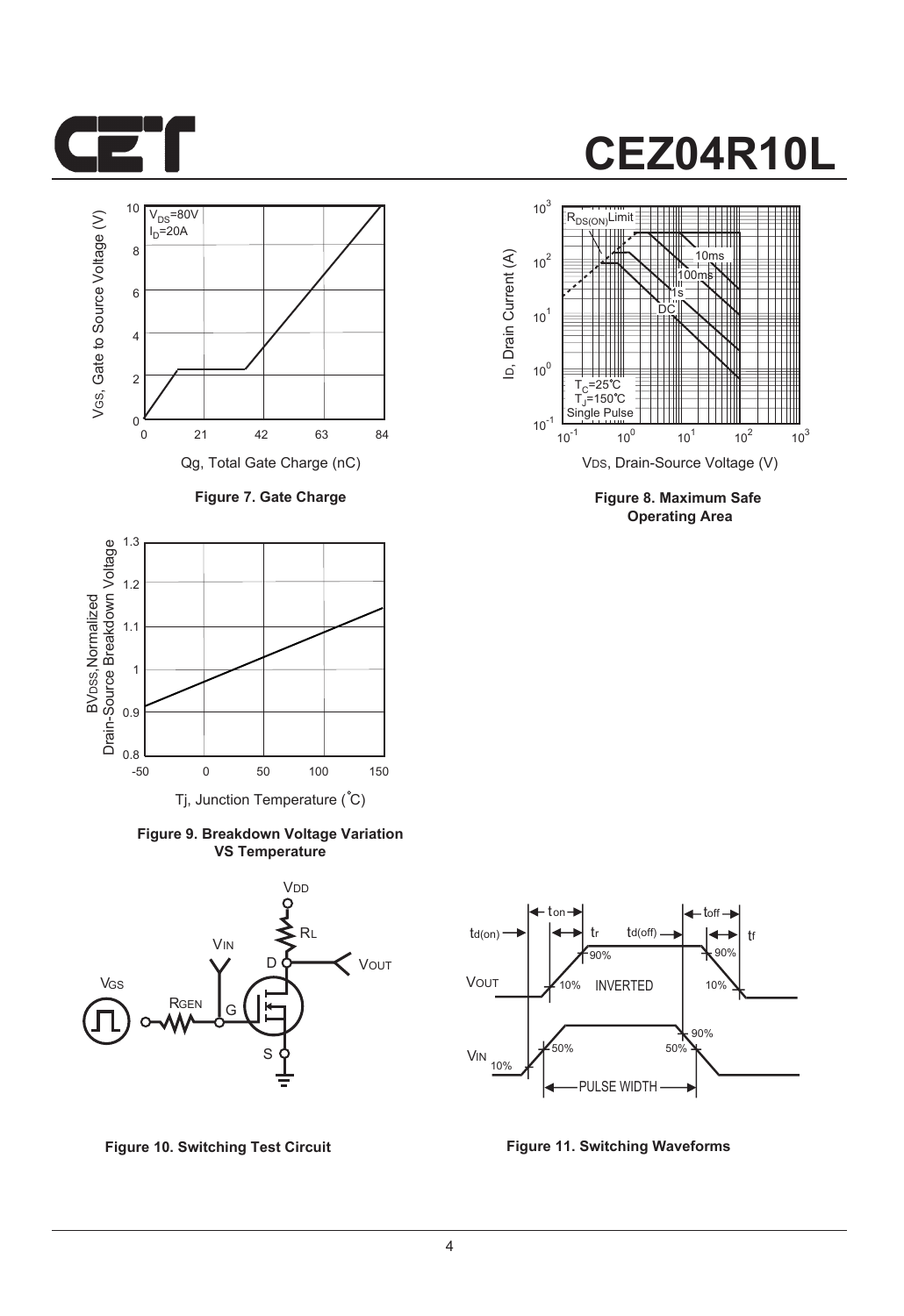



**Figure 12. Normalized Thermal Transient Impedance Curve**